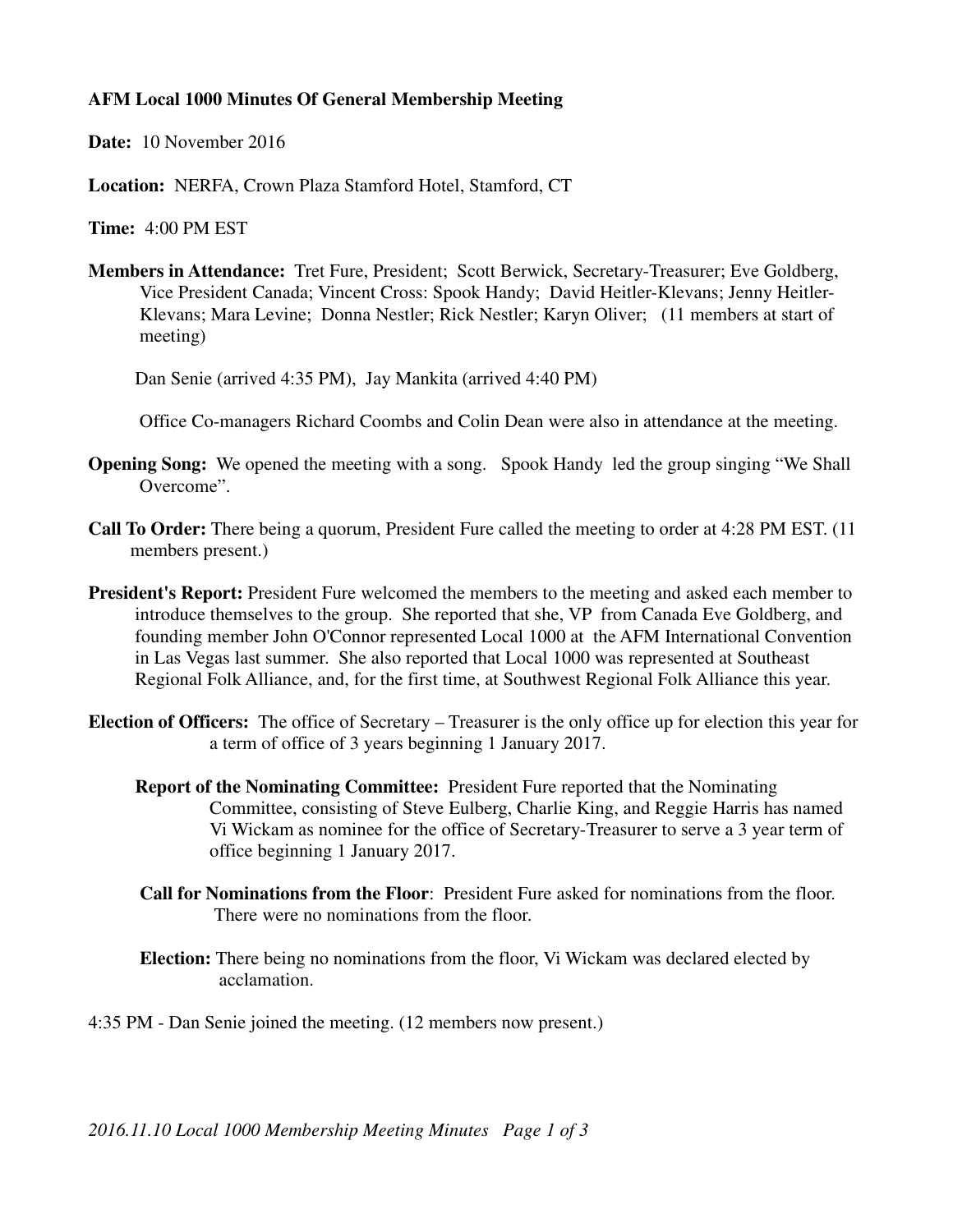**Approval of Revised Bylaws:** The proposed revisions to the Bylaws were published in the *New Deal* Summer issue which was mailed out at the end of August. Copies of that issue were handed out at the meeting so members present could reference the changes if they wished. There was some brief discussion and explanation led by Secretary-Treasurer Berwick and VP Canada Goldberg. Spook Handy made a motion to accept the revised Bylaws as presented. Eve Goldberg seconded the motion. The motion was approved unanimously.

 President Fure thanked Eve Goldberg and Charlie Pilzer for their extraordinary work on these bylaws revisions.

4:40 PM - Spook Handy, David Heitler-Klevans, and Jenny Heitler-Klevans left the meeting. Jay Mankita joined the meeting. (10 members now present.)

- **Approval Of Minutes:** Secretary-Treasurer Berwick reviewed the minutes from the previous Membership Meeting that was held at the Ashokan Center in Olivebridge, NY, on 3 May 2016. There being no corrections, the minutes of the previous Membership Meeting were accepted as presented.
- **Treasurer's Report:** Secretary-Treasurer Berwick reviewed the Balance Sheet and YTD Profit & Loss Statement dated 31 October 2016. After some discussion of details in these reports, they were unanimously approved on a motion by Donna Nestler and second by Mara Levine. (The Balance Sheet and the Profit & Loss Report are attached to the Minutes.)

 Secretary-Treasurer Berwick reminded members that these minutes with attached reports will be posted to the Members Only section of the Local 1000 website within about 2 weeks. Minutes with attached reports for previous meetings are also available there.

- 5:02 PM Jay Mankita left the meeting. (9 members now present.)
- **Canadian Report:** VP from Canada Eve Goldberg reported that she had very productive conversations with the Canadian Conference and several Canadian Locals at the AFM National Convention.

 In other Canadian news, the Canadian Music Awards show that is held in different locations in Canada each year may want to negotiate a collective bargaining agreement with Local 1000.

 Sad to report, Canadian members applying for P2 visas are now being advised to submit applications at least 120 days in advance of their first engagement in the US. Even worse, in spite of the poor service by the US (visas are supposed to take only 30 days to process) the filing fees have been raised considerably, with no promise or expectation of improved service.

5:10 PM - Vincent Cross left the meeting. (8 members now present.)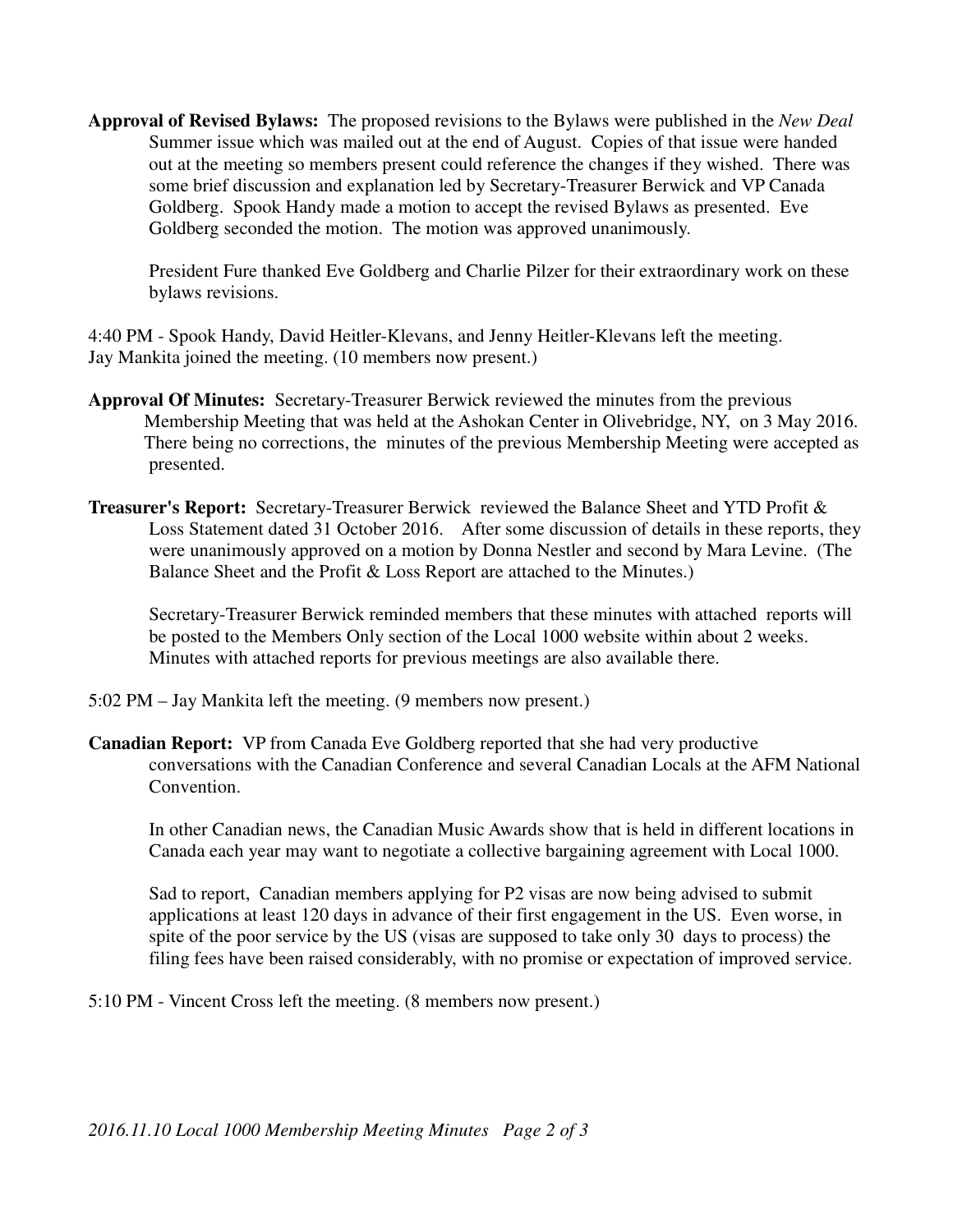**Upcoming Meetings:** There will be an Executive Board Meeting and a Membership Meeting at the Folk Alliance International conference in Kansas City in February. The exact dates and times are still to be determined.

 There will be an informal Local 1000 gathering on December 6, 2016, 6 – 9 PM, in Greenfield, MA organized by Debra Cowan & Charlie King.

**Closing Song:** Tret Fure led the group on her song "Freedom".

**Adjournment:** The meeting was adjourned at 5:15 PM EST on a motion by Rick Nestler.

Respectfully submitted,

Scott Berwick, Secretary-Treasurer

 Attachments: Treasurer's Reports - 2016.10.31BalanceSheetVsPrevYear 2016.10.31YTDProfit&LossVsPrevYear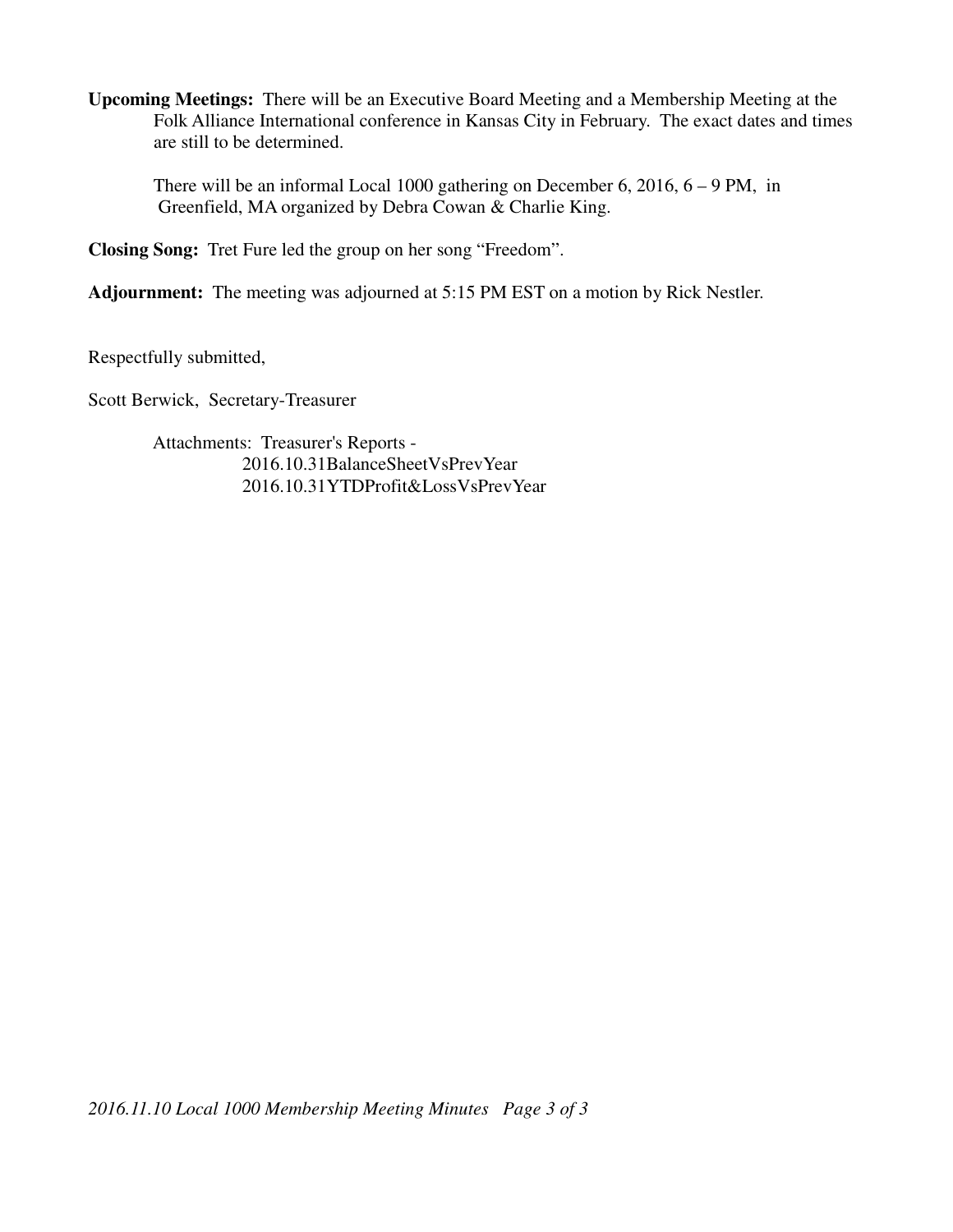## **6:46 PM Local 1000 10/31/16 Balance Sheet Prev Year Comparison Accrual Basis As of October 31, 2016**

|                                                                                                                                                                                        | Oct 31, 16                                     | Oct 31, 15                                       | \$ Change                                                  | % Change                                                 |
|----------------------------------------------------------------------------------------------------------------------------------------------------------------------------------------|------------------------------------------------|--------------------------------------------------|------------------------------------------------------------|----------------------------------------------------------|
| <b>ASSETS</b>                                                                                                                                                                          |                                                |                                                  |                                                            |                                                          |
| <b>Current Assets</b><br><b>Checking/Savings</b>                                                                                                                                       |                                                |                                                  |                                                            |                                                          |
| 1000 · Cash<br>1010 · Amalgamated Bank - primary<br>1011 - Actors Federal Credit Union<br>1015 Amalgamated Savings ERF<br>1020 Greenfield Savings<br>1025 · Petty Cash                 | 4,012.38<br>0.00<br>234.43<br>199.02<br>100.00 | 409.07<br>100.00<br>1,081.45<br>924.55<br>300.00 | 3,603.31<br>$-100.00$<br>-847.02<br>$-725.53$<br>$-200.00$ | 880.9%<br>$-100.0\%$<br>$-78.3%$<br>$-78.5%$<br>$-66.7%$ |
| Total 1000 · Cash                                                                                                                                                                      | 4,545.83                                       | 2,815.07                                         | 1,730.76                                                   | 61.5%                                                    |
| <b>Total Checking/Savings</b>                                                                                                                                                          | 4,545.83                                       | 2,815.07                                         | 1.730.76                                                   | 61.5%                                                    |
| <b>Accounts Receivable</b><br>3400 - Accounts Receivable                                                                                                                               | 11,528.59                                      | 11,372.57                                        | 156.02                                                     | 1.4%                                                     |
| <b>Total Accounts Receivable</b>                                                                                                                                                       | 11,528.59                                      | 11,372.57                                        | 156.02                                                     | 1.4%                                                     |
| <b>Other Current Assets</b><br>1900 - Undeposited Funds                                                                                                                                | 22.50                                          | 344.00                                           | $-321.50$                                                  | $-93.5%$                                                 |
| <b>Total Other Current Assets</b>                                                                                                                                                      | 22.50                                          | 344.00                                           | $-321.50$                                                  | $-93.5%$                                                 |
| <b>Total Current Assets</b>                                                                                                                                                            | 16,096.92                                      | 14,531.64                                        | 1,565.28                                                   | 10.8%                                                    |
| <b>Other Assets</b><br>3000 Other Assets<br>3410 - Loans Receivable                                                                                                                    | 6,054.50                                       | 9,031.00                                         | $-2.976.50$                                                | $-33.0%$                                                 |
| Total 3000 - Other Assets                                                                                                                                                              | 6,054.50                                       | 9,031.00                                         | $-2,976.50$                                                | $-33.0%$                                                 |
| <b>Total Other Assets</b>                                                                                                                                                              | 6,054.50                                       | 9,031.00                                         | $-2,976.50$                                                | $-33.0\%$                                                |
| <b>TOTAL ASSETS</b>                                                                                                                                                                    | 22,151.42                                      | 23,562.64                                        | $-1,411.22$                                                | -6.0%                                                    |
| <b>LIABILITIES &amp; EQUITY</b><br><b>Liabilities</b><br><b>Current Liabilities</b><br><b>Accounts Payable</b><br>3550 Accounts Payable                                                | 1,694.36                                       | 2,009.73                                         | $-315.37$                                                  | $-15.7%$                                                 |
| <b>Total Accounts Payable</b>                                                                                                                                                          | 1,694.36                                       | 2,009.73                                         | $-315.37$                                                  | $-15.7%$                                                 |
| <b>Credit Cards</b><br>3555 AmEx                                                                                                                                                       | 1,183.39                                       | 0.00                                             | 1,183.39                                                   | 100.0%                                                   |
| <b>Total Credit Cards</b>                                                                                                                                                              | 1,183.39                                       | 0.00                                             | 1,183.39                                                   | 100.0%                                                   |
| <b>Other Current Liabilities</b><br>3500 Other Liabilities<br>3515 · TEMPO-AFM Legislative Actn Fnd<br>3520 · ERF - tracking<br>3525 Member Overpayments<br>3530 - Payroll Liabilities | 0.00<br>$-2,000.00$<br>0.00<br>1,586.25        | 43.00<br>0.00<br>$-0.50$<br>684.45               | $-43.00$<br>$-2,000.00$<br>0.50<br>901.80                  | $-100.0%$<br>$-100.0%$<br>100.0%<br>131.8%               |
| Total 3500 · Other Liabilities                                                                                                                                                         | $-413.75$                                      | 726.95                                           | $-1,140.70$                                                | $-156.9%$                                                |
| <b>Total Other Current Liabilities</b>                                                                                                                                                 | $-413.75$                                      | 726.95                                           | $-1,140.70$                                                | $-156.9%$                                                |
| <b>Total Current Liabilities</b>                                                                                                                                                       | 2,464.00                                       | 2,736.68                                         | $-272.68$                                                  | $-10.0%$                                                 |
| <b>Total Liabilities</b>                                                                                                                                                               | 2,464.00                                       | 2,736.68                                         | $-272.68$                                                  | $-10.0%$                                                 |
| Equity<br>4005 · Retained Earnings<br><b>Net Income</b>                                                                                                                                | 19,407.43<br>279.99                            | 20,593.00<br>232.96                              | $-1,185.57$<br>47.03                                       | $-5.8%$<br>20.2%                                         |
| <b>Total Equity</b>                                                                                                                                                                    | 19,687.42                                      | 20,825.96                                        | $-1,138.54$                                                | $-5.5%$                                                  |
| <b>TOTAL LIABILITIES &amp; EQUITY</b>                                                                                                                                                  | 22, 151.42                                     | 23,562.64                                        | $-1,411.22$                                                | $-6.0%$                                                  |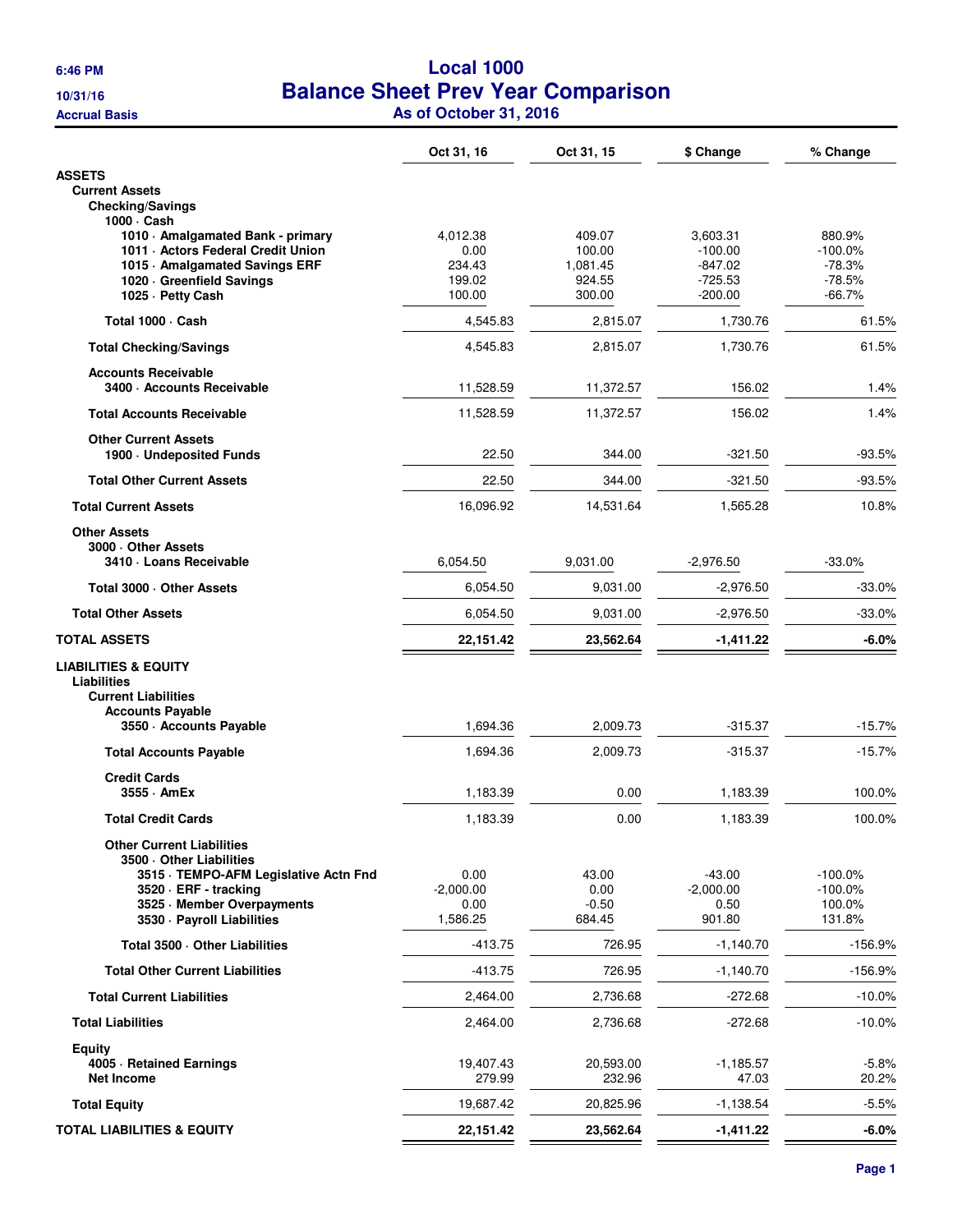## **8:47 PM Local 1000 10/31/16 Profit & Loss Prev Year Comparison**

**Accrual Basis January through October 2016**

|                                                                                                                    | Jan - Oct 16                | <b>Jan - Oct 15</b>        | \$ Change                          | % Change                          |
|--------------------------------------------------------------------------------------------------------------------|-----------------------------|----------------------------|------------------------------------|-----------------------------------|
| <b>Ordinary Income/Expense</b>                                                                                     |                             |                            |                                    |                                   |
| Income<br>5000 Membership Dues & Assesmnt                                                                          |                             |                            |                                    |                                   |
| 5010 Annual Dues                                                                                                   | 65,054.08                   | 68,458.13                  | $-3,404.05$                        | $-5.0%$                           |
| 5015 Canadian Dues DO NOT USE<br>5020 Quarterly Dues                                                               | 0.00<br>14,843.50           | 41.73<br>15,468.50         | $-41.73$<br>$-625.00$              | $-100.0%$<br>$-4.0%$              |
| 5025 · Work Dues<br>5030 - Initiation Fee                                                                          | 17,001.59<br>2,240.00       | 14,336.77<br>1,670.00      | 2,664.82<br>570.00                 | 18.6%<br>34.1%                    |
| 5035 - Re-Instatement Fees                                                                                         | 75.00                       | 250.00                     | $-175.00$                          | $-70.0\%$                         |
| 5040 · Work Dues Equiv Donation<br>5045 - Individual Donations                                                     | 1,486.47                    | 1,511.27                   | $-24.80$                           | $-1.6%$                           |
| 5047-2 · Banjo (Fundraiser) Pete Seeger<br>5049 - Deportree Memorial Donate<br>5045 - Individual Donations - Other | 2,000.00<br>0.00<br>130.00  | 0.00<br>3.13<br>0.00       | 2.000.00<br>$-3.13$<br>130.00      | 100.0%<br>$-100.0%$<br>100.0%     |
| Total 5045 - Individual Donations                                                                                  | 2,130.00                    | 3.13                       | 2,126.87                           | 67,951.1%                         |
| 5050 Joe Hill Educational Fund                                                                                     | 344.50                      | 589.00                     | $-244.50$                          | $-41.5%$                          |
| 5055 - ERF contributions<br>5060 Member Retreat Reg                                                                | 1,062.13<br>7,495.00        | 766.49<br>4,610.00         | 295.64<br>2,885.00                 | 38.6%<br>62.6%                    |
| Total 5000 - Membership Dues & Assesmnt                                                                            | 111,732.27                  | 107,705.02                 | 4,027.25                           | 3.7%                              |
| <b>Total Income</b>                                                                                                | 111,732.27                  | 107,705.02                 | 4,027.25                           | 3.7%                              |
| <b>Gross Profit</b>                                                                                                | 111,732.27                  | 107,705.02                 | 4,027.25                           | 3.7%                              |
| <b>Expense</b>                                                                                                     |                             |                            |                                    |                                   |
| 5999 - Refund of Dues Payment<br>6000 · Payroll and Allowances<br>6005 - Payroll Expenses                          | 433.50                      | 0.00                       | 433.50                             | 100.0%                            |
| 6006 · Salaries<br>6005 - Payroll Expenses - Other                                                                 | 28,021.07<br>3.075.13       | 30,481.34<br>1,556.00      | $-2,460.27$<br>1,519.13            | $-8.1%$<br>97.6%                  |
| Total 6005 - Payroll Expenses                                                                                      | 31,096.20                   | 32,037.34                  | $-941.14$                          | $-2.9%$                           |
| 6010 Overpay Payroll Tax EFTPS                                                                                     | 34.43                       | 0.00                       | 34.43                              | 100.0%                            |
| Total 6000 · Payroll and Allowances                                                                                | 31,130.63                   | 32,037.34                  | $-906.71$                          | $-2.8%$                           |
| 6100 - Payroll Taxes<br>6105 - Employer Payroll Taxes<br>6100 - Payroll Taxes - Other                              | 3,311.29<br>84.00           | 3,158.84<br>0.00           | 152.45<br>84.00                    | 4.8%<br>100.0%                    |
| Total 6100 - Payroll Taxes                                                                                         | 3,395.29                    | 3,158.84                   | 236.45                             | 7.5%                              |
| 6200 · Employee Benefits                                                                                           |                             |                            |                                    |                                   |
| 6210 - Pension                                                                                                     | 3,259.26                    | 3,469.82                   | $-210.56$                          | $-6.1%$                           |
| Total 6200 - Employee Benefits                                                                                     | 3,259.26                    | 3,469.82                   | $-210.56$                          | $-6.1%$                           |
| 6300 · Occupancy<br>6305 - Rent                                                                                    | 5,000.00                    | 5,000.00                   | 0.00                               | 0.0%                              |
| Total 6300 · Occupancy                                                                                             | 5,000.00                    | 5,000.00                   | 0.00                               | 0.0%                              |
| 6400 · Telecommunications<br>6405 · Telephone                                                                      | 1,211.61                    | 1,178.45                   | 33.16                              | 2.8%                              |
| Total 6400 - Telecommunications                                                                                    | 1,211.61                    | 1,178.45                   | 33.16                              | 2.8%                              |
| 6500 · Printing                                                                                                    |                             |                            |                                    |                                   |
| 6505 · Stationery<br>6510 Checks and Deposit Slips<br>6520 Utah Philips Award Plaque                               | 263.75<br>0.00<br>0.00      | 0.00<br>97.05<br>118.29    | 263.75<br>$-97.05$<br>$-118.29$    | 100.0%<br>$-100.0%$<br>$-100.0%$  |
| 6525 · Newsletter<br>6340 - Mailing Services                                                                       | 579.75                      | 824.50                     | $-244.75$                          | $-29.7%$                          |
| 6530 · Design Newsletter<br>6535 - Printing Newsletter                                                             | 600.00<br>2,344.50          | 600.00<br>2,090.00         | 0.00<br>254.50                     | 0.0%<br>12.2%                     |
| Total 6525 · Newsletter                                                                                            | 3,524.25                    | 3,514.50                   | 9.75                               | 0.3%                              |
| 6570 Membership Cards<br>6580 artwork and proof                                                                    | 0.00<br>0.00                | 175.00<br>30.00            | $-175.00$<br>$-30.00$              | $-100.0%$<br>$-100.0%$            |
| Total 6500 - Printing                                                                                              | 3,788.00                    | 3,934.84                   | $-146.84$                          | $-3.7%$                           |
| 6600 · Postage & Shipping                                                                                          |                             |                            |                                    |                                   |
| 6605 - Postage<br>6610 · Shipping<br>6600 - Postage & Shipping - Other                                             | 1,990.20<br>141.37<br>36.00 | 2,335.38<br>148.80<br>0.00 | $-345.18$<br>$-7.43$<br>36.00      | $-14.8%$<br>$-5.0%$<br>100.0%     |
| Total 6600 · Postage & Shipping                                                                                    | 2,167.57                    | 2,484.18                   | $-316.61$                          | $-12.8%$                          |
| 6700 Office<br>6710 Office Supplies                                                                                | 205.56                      | 436.21                     | $-230.65$                          | $-52.9%$                          |
| 6720 · Bank Charges<br>6725 - Bank Service Charge                                                                  | 10.39                       | $-15.71$                   | 26.10                              | 166.1%                            |
| 6726 · Bank Svc Charge Foreign<br>6727 - CAD to USD (exchange rate)<br>6720 · Bank Charges - Other                 | 20.00<br>28.08<br>0.00      | 154.62<br>147.17<br>20.56  | $-134.62$<br>$-119.09$<br>$-20.56$ | $-87.1%$<br>$-80.9%$<br>$-100.0%$ |
| Total 6720 · Bank Charges                                                                                          | 58.47                       | 306.64                     | $-248.17$                          | $-80.9%$                          |